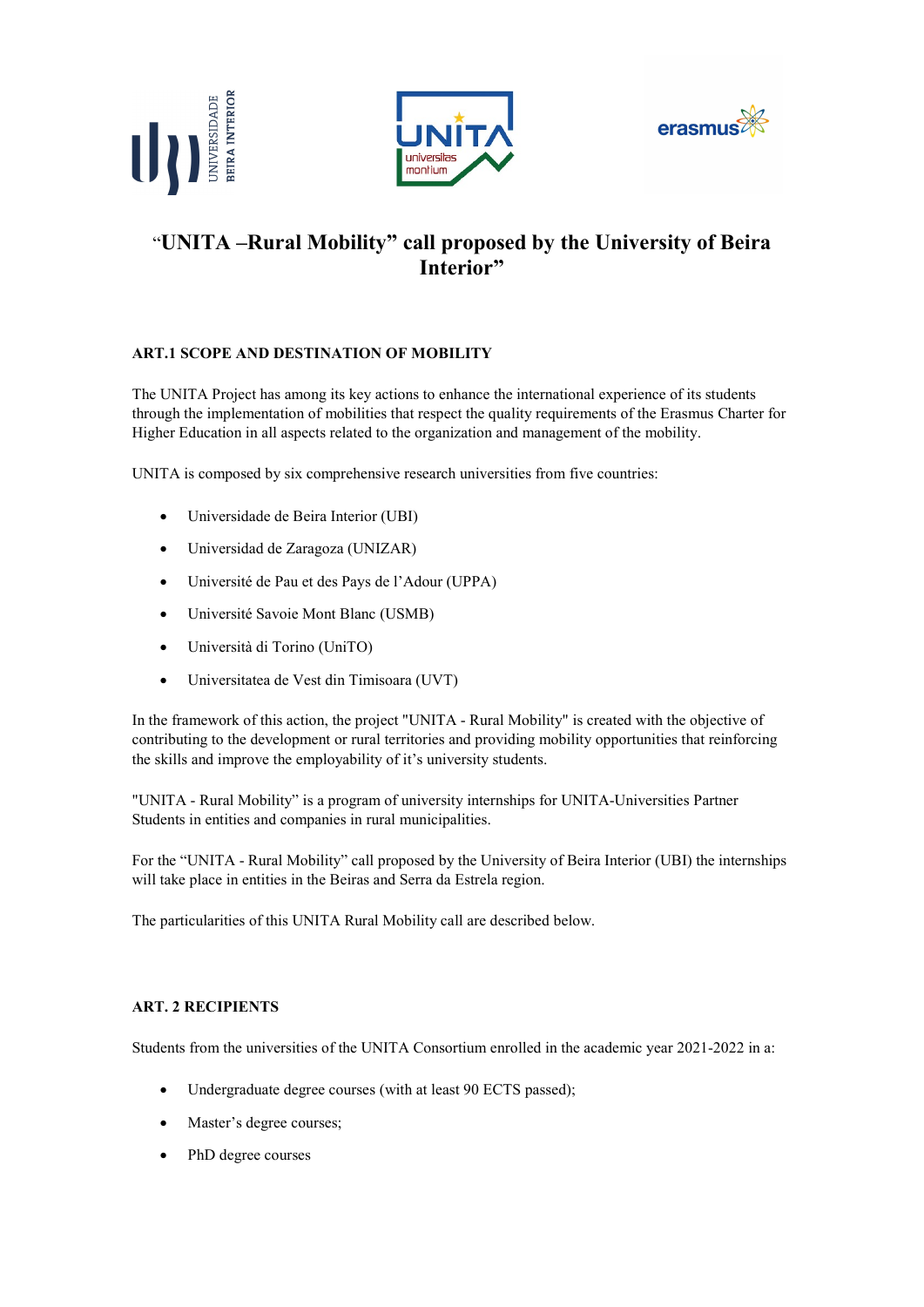





# ART. 3 PLACES OFFERED

27 places will be offered to be filled, 5 places to UPPA, USMB and UVT; and 6 places will be offered to UNITO and UNIZAR.

If any vacancy is left, the next university student on the waiting list of each University will fill it.

A description of the internship program can be found in the Annex I.

# ART.4 ELIGIBILITY REQUIREMENTS

#### ART. 4.1. Academic requirements

Students participating in the program must be enrolled in the academic year 2021-2022, on the date of submission of applications, in official undergraduate (with at least 90 ECTS passed), master's degree courses or PhD at the Universities of the UNITA Consortium.

This mobility is compatible with other international mobility programs as long as the two mobility periods do not overlap.

# ART. 4.2. Language requirements

The candidates must prove their level of language knowledge

- Possession of at least B1 level of English
- Possession of at least A1 level of Portuguese (optional)
- Possession of at least B1 level of Spanish (for some offers)
- Possession of at least B1 level of French (for some offers)

Students must prove their required languages levels by presenting a language certificate (certificate of level of the Common European Framework of Reference for Languages (CEFR), valid international certificate, home institution certificate, self-certification, etc.).

A student ´s mother tongue is a valid proof of knowledge of the language.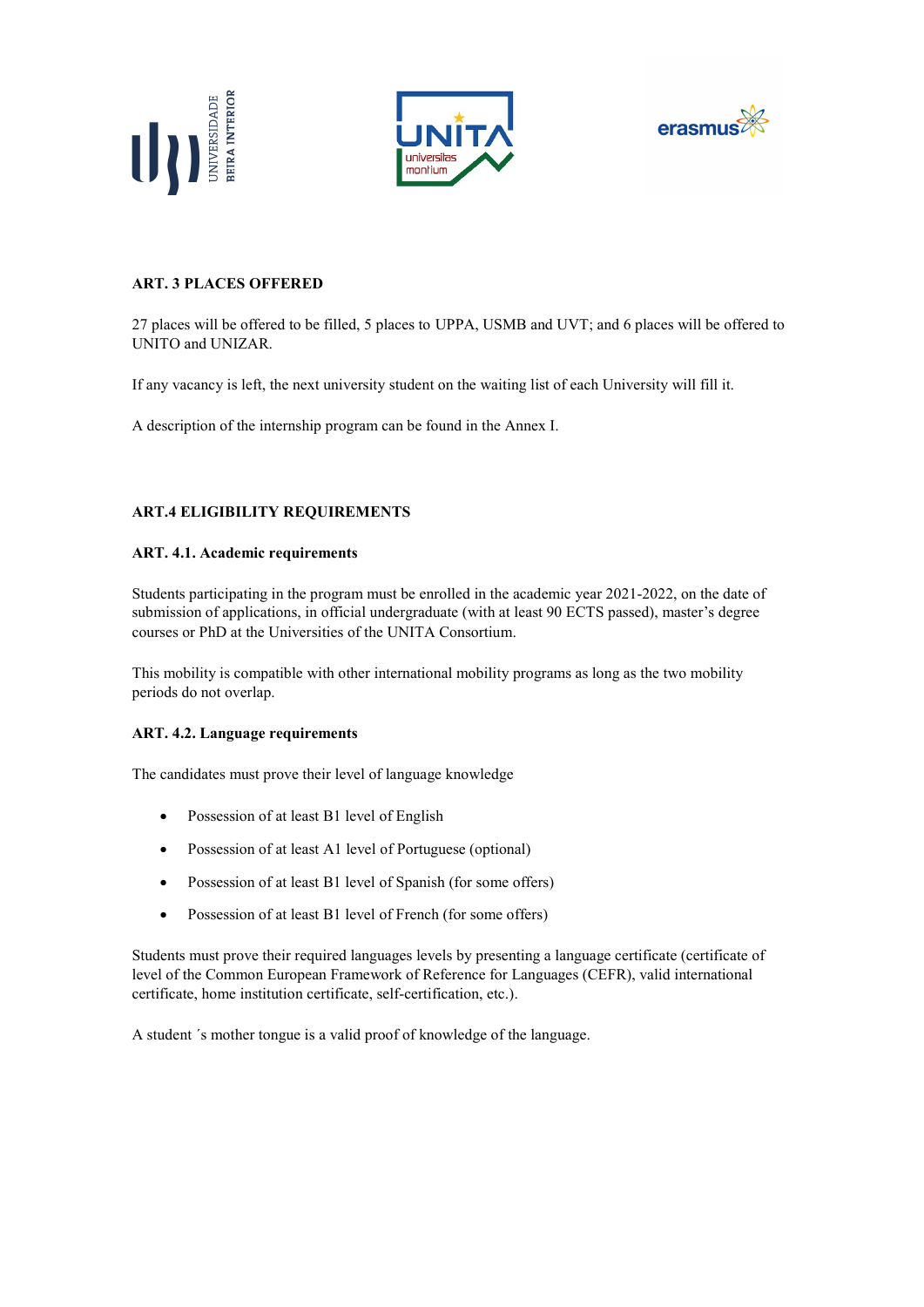





# ART. 5 CALENDAR AND DURATION OF THE INTERNSHIP

Some internship will last 2 months (60 days) and will take place from July to August, 2022, other will last 3 to 4 months (90 days to 120 days) and will take place from June to September 2022.

Candidates are invited to find out about the exceptional measures related to the COVID-19 emergency that the European Commission introduced in 2020 and which are detailed in Annex II to this call.

# ART. 6 RECOGNITION OF ACADEMIC ACTIVITIES DURING THE MOBILITY

The "UNITA - Rural Mobility" program within the UNITA - Universitas Montium Consortium project is considered a training experience for the internationalization of the academic career.

In this regard, the recognition of the activities carried out during the mobility must be agreed by completing the Learning Agreement for Traineeship and Certificate of Traineeship.

For the purposes of recognition, each student must submit the relevant documentation certifying the activity carried out, at the home university.

# ART. 7 FINANCIAL SUPPORT

The students must apply for an individual support **Erasmus + grant** from their home university.

The Erasmus+ grant is a contribution to travel and subsistence related to their period of traineeship abroad.

Accommodation and/or food and /or transport are offered by some host entities.

#### ART. 8 SUBMITING APPLICATIONS

The online applications for this call will be open from March 1st to March  $31<sup>th</sup>$ , 2022 until 2:00 p.m. (CET)

No additions to the application will be allowed after this deadline.

Students must apply online via lime-survey (https://forms.univ-unita.eu/662915?lang=en ) and upload the following documentation to the application:

- Academic transcript of records;
- Enrolment certificate in the academic year 2021-2022;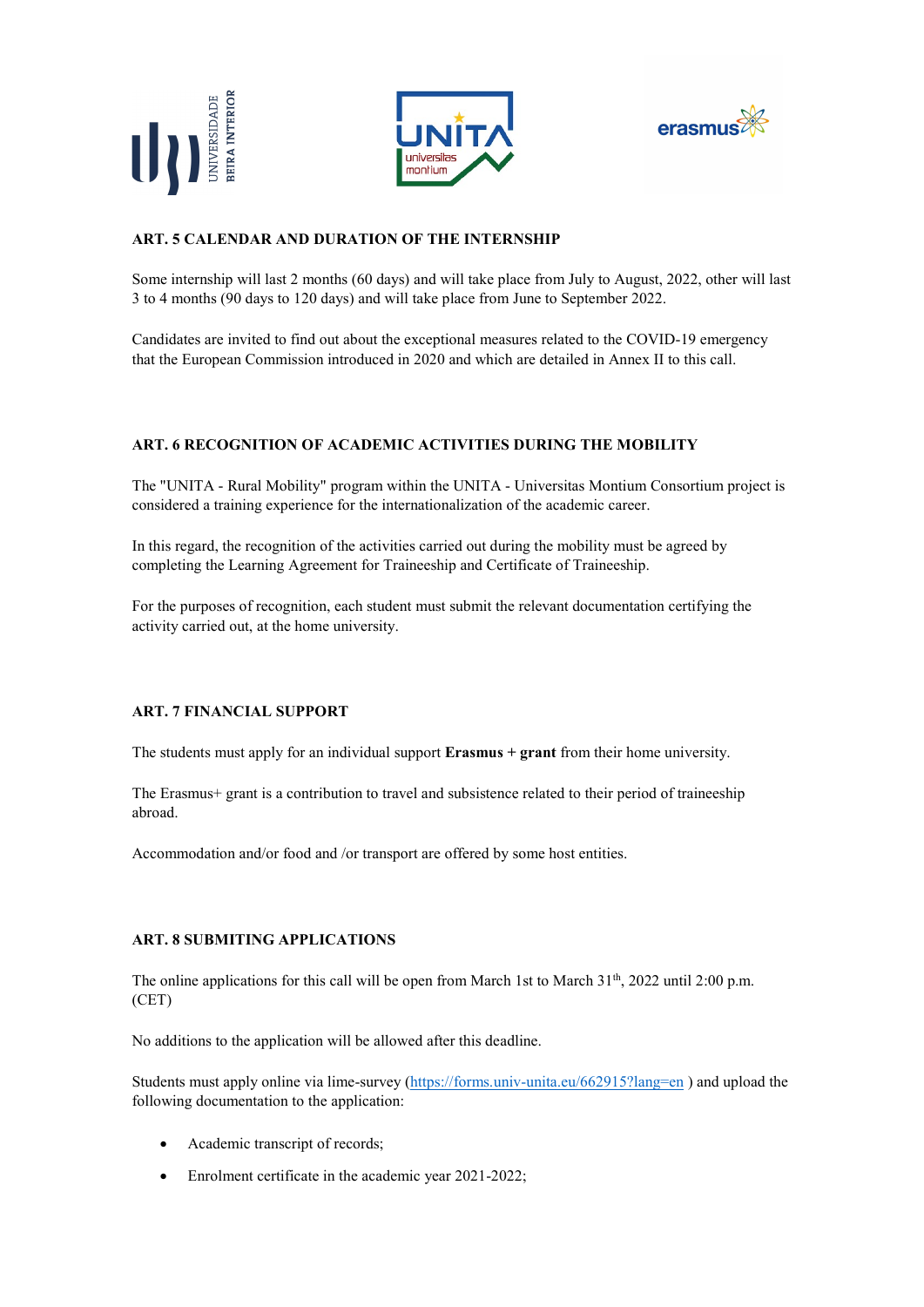





- Requested language certificate;
- Motivation letter in Portuguese or English (candidates have to explain the reason of their application, their motivation and their academics objectives).

The submission of the application implies acceptance of the terms established in this call for applications and authorization for the University of Beira Interior to verify the veracity of the necessary data in other institutions.

Students who could not access the application online or have technical issues, should contact the International Relations Office of UBI ( $gespa@ubi.pt$ ).

After the expiry of the call deadline, the candidates of the University of Turin will be contacted by the UNITA Office of Turin. They will be asked to complete a procedure for the evaluation of academic transcripts of records and the validation of applications.

# ART. 9 EVALUATION PROCEDURE

# ART. 9.1 Processing of applications

The UNITA office/International Relations Office of each partner will check if the applicants meet the requirements of this call for applications and if their documentation complies with the provisions of the same. If this is not the case, the interested party will be requested to correct the application.

The final evaluation will be made by the evaluation committee composed by the following members:

- The person in charge of the Vice-rectorate with competence in international mobility at UBI;
- The coordinator of the International Relations Office at UBI;
- The responsible person at the entity host

The Evaluation Committee shall adopt its agreements by majority vote.

#### ART. 9.2 Evaluation of applications

The Evaluation Committee may give support or advice it seems appropriate. The hosting partner where the training will take place may require an additional interview with the candidates.

The procedure in this call for applications will be processed on a competitive basis and in accordance with the principles of publicity, objectivity, transparency, equality and non-discrimination.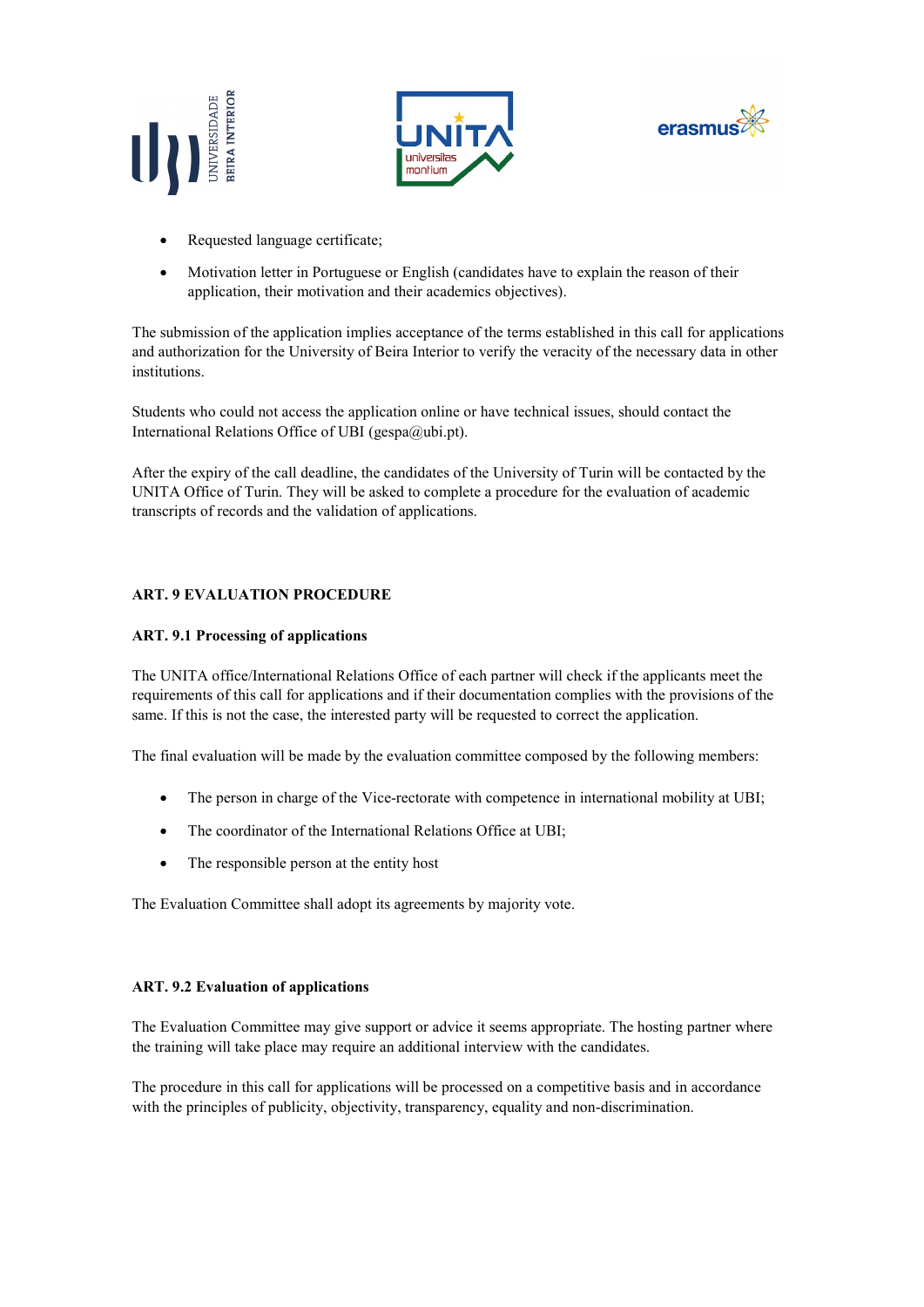





# ART. 9.3 Assessment criteria and allocation of placements

Applications are evaluated according to theses following criteria:

- Language skills (25%)
- Academic transcript of records and profile requested by the hosting partner (50%)
- Motivation Letter  $(25%)$

Should there be students of equal merit and priority will be given to the student profile.

Students who have participated in previous URM editions may participate again in this one, but priority in the selection process will be given to those who have not participated in previous editions.

Applicants for more than one destination in this edition are not allowed to confirm more than one destination unless there are vacant places, which will have to be confirmed by the corresponding UNITA Office.

#### ART.10 PUBLICATION AND NOTIFICATION OF THE GRANT DECISION

The decision on the awarding of the UNITA – Rural Mobility places will be published on the UNITA website (link), containing the final eligible candidate list and the waiting list in order of priority.

This publication will be considered as an official notification to the interested persons.

The students have 7 days, after the publication of the results, to accept or refuse the mobility. It must be informed, to  $\frac{\text{internal}(a) \text{ubi.pt}}{\text{inert}}$ , the decision.

Those who do not accept their Mobility within the deadlines will automatically be excluded from the eligible candidate list.

#### ART. 11 SCROLLING OF THE RANKING LIST

Places not filled due to non-acceptance or renunciation of the mobility or vacant place will be assigned by scrolling the ranking up to the start date of the internship period. In this case, the assignment of the mobility will made known to suitable candidates called in replacement only through a communication to the e-mail address indicated at the time of the application.